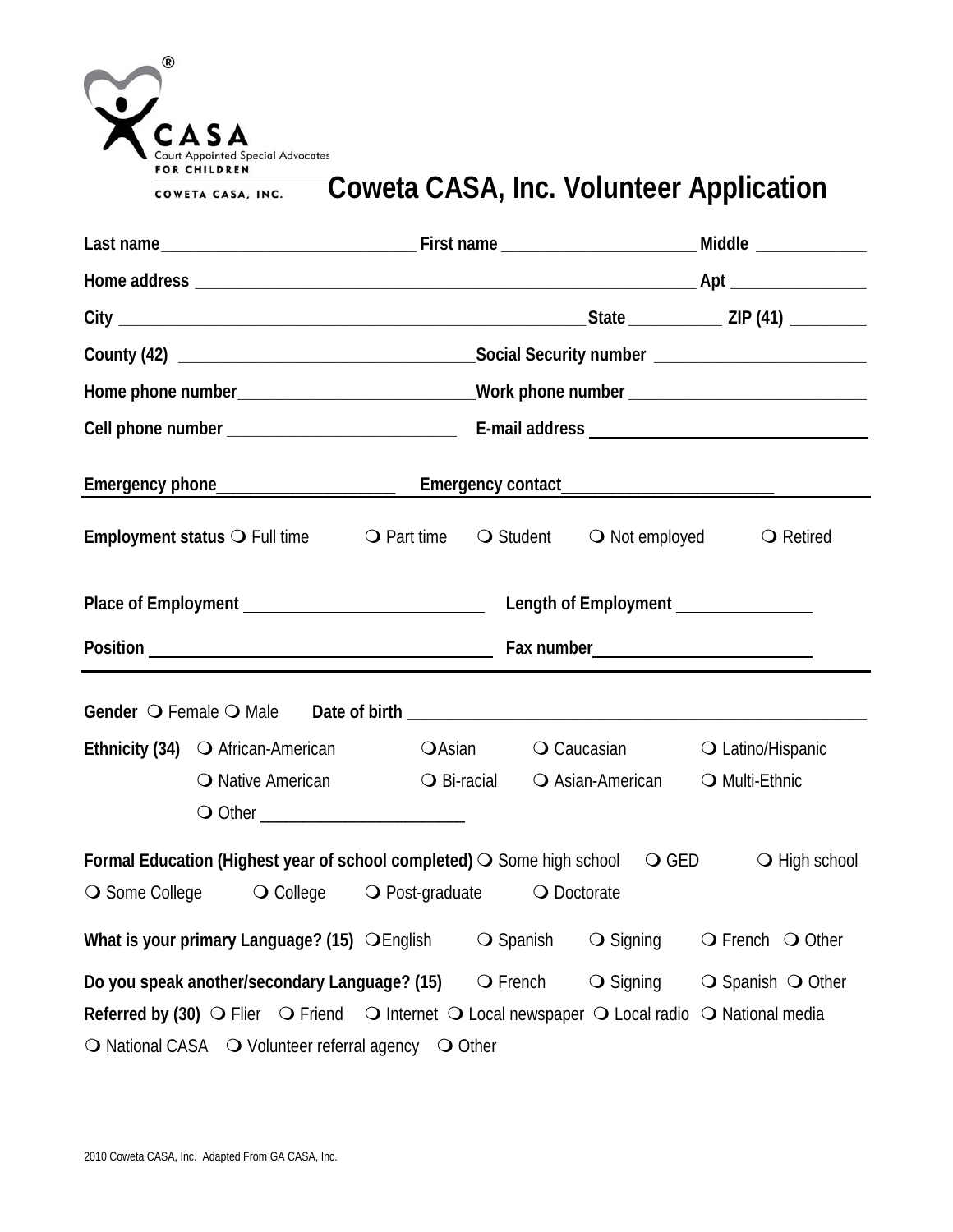## **Page 2**

Have you ever worked for the Juvenile Court?  $\bigcirc$  Yes  $\bigcirc$  No

Have you ever worked for the Department of Family and Children Services (DFCS)?  $\bigcirc$  Yes  $\bigcirc$  No (Include service as foster parent)

Have you ever had a case with, or investigation performed by DFCS?  $\bigcirc$  Yes  $\bigcirc$  No **If yes, please explain:** 

Have you ever been convicted of any violation of law other than minor traffic violation?  $\circ$  Yes  $\circ$  No **If yes, please explain:** 

**Do you consent to a routine check of your criminal records? Yes\_ No** 

**\_\_\_\_\_\_\_\_\_\_\_\_\_\_\_\_\_\_\_ \_\_\_\_\_\_\_\_\_\_\_\_\_\_\_\_\_\_\_\_\_\_\_\_\_\_\_\_\_\_\_\_\_\_\_\_\_\_\_\_\_\_\_\_\_\_\_\_\_\_\_\_\_\_\_\_\_\_\_\_\_\_\_\_\_ \_\_\_\_\_\_\_\_\_\_\_\_\_\_\_\_\_\_\_ \_\_\_\_\_\_\_\_\_\_\_\_\_\_\_\_\_\_\_\_\_\_\_\_\_\_\_\_\_\_\_\_\_\_\_\_\_\_\_\_\_\_\_\_\_\_\_\_\_\_\_\_\_\_\_\_\_\_\_\_\_\_\_\_\_ \_\_\_\_\_\_\_\_\_\_\_\_\_\_\_\_\_\_\_ \_\_\_\_\_\_\_\_\_\_\_\_\_\_\_\_\_\_\_\_\_\_\_\_\_\_\_\_\_\_\_\_\_\_\_\_\_\_\_\_\_\_\_\_\_\_\_\_\_\_\_\_\_\_\_\_\_\_\_\_\_\_\_\_\_** 

**Can you think of any reason why a judge might be reluctant for you to serve as a CASA Volunteer?**  If yes, please explain:

**Why do you want to volunteer for CASA?**

l

  $\overline{\phantom{a}}$ l

 $\overline{\phantom{a}}$ 

**Please list any volunteer experience and how long:**